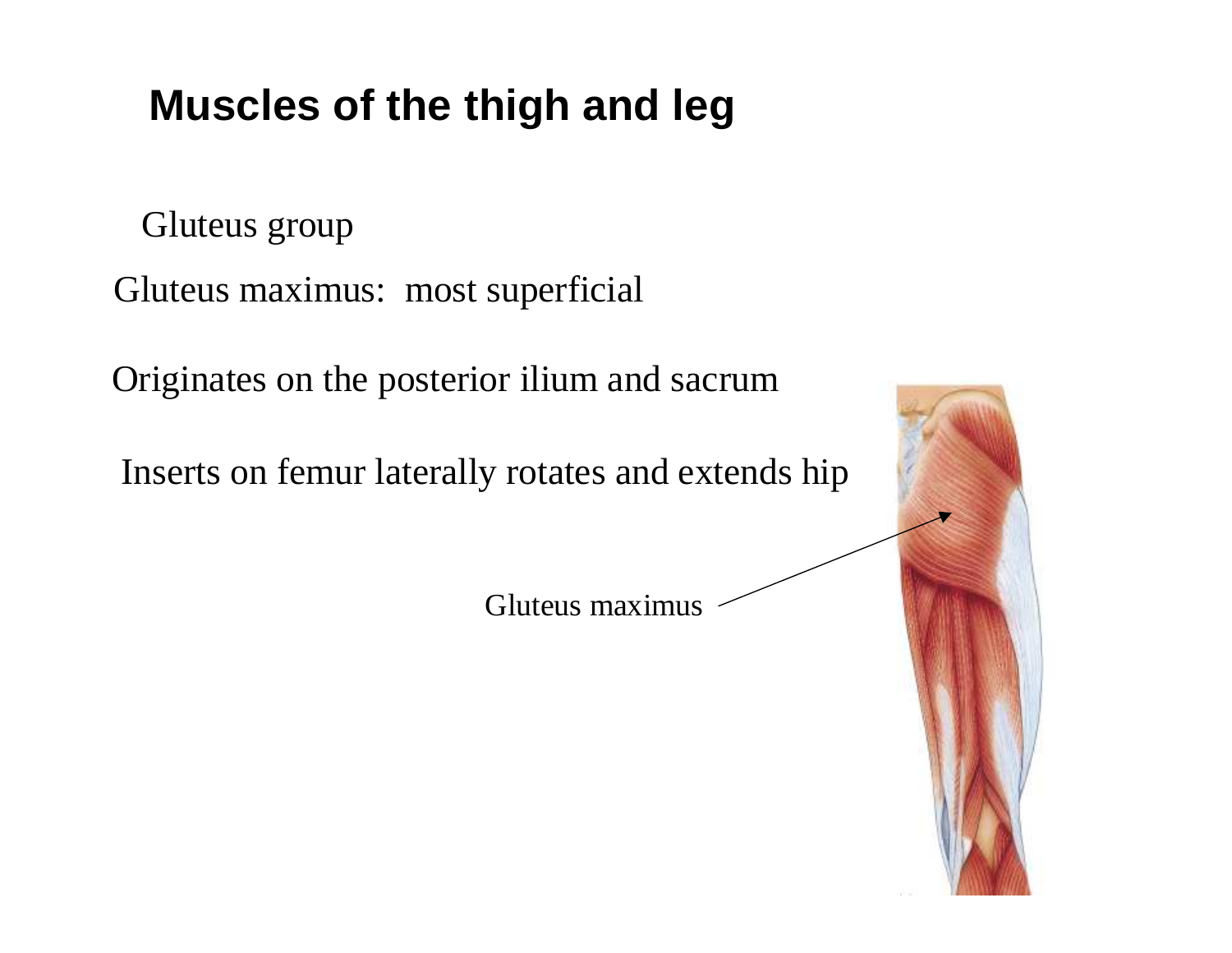Gluteus group

Gluteus medius

Deep to maximus; fibers run parallel to long axis

Origin on ilium

Inserts on femur

Abducts and medially rotates thigh

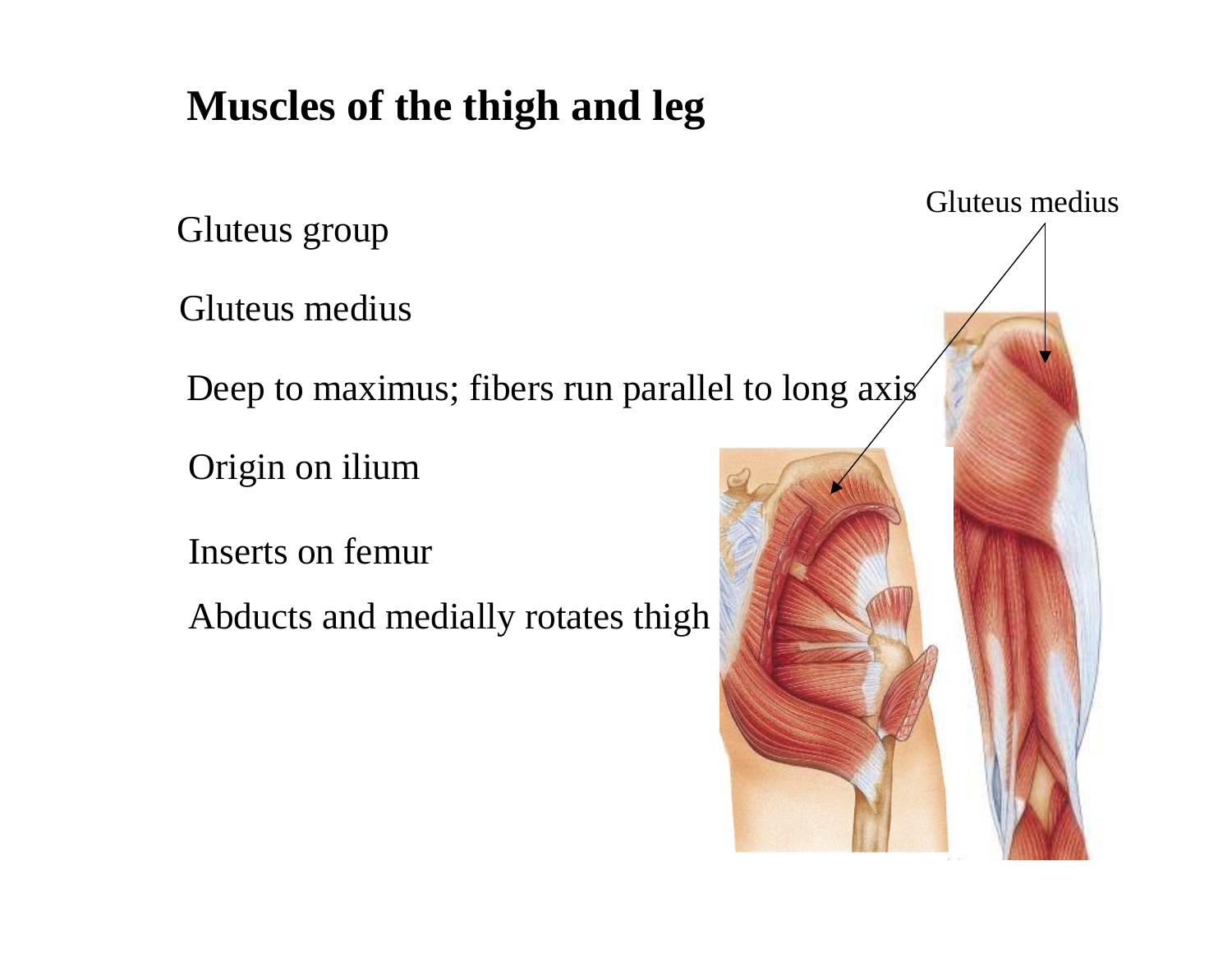Gluteus group

Gluteus minimus

Deep to medius; fibers run parallel to long axis;

origin on ilium

Insertion on femur

Abducts and medially rotates femur

Gluteus minimus

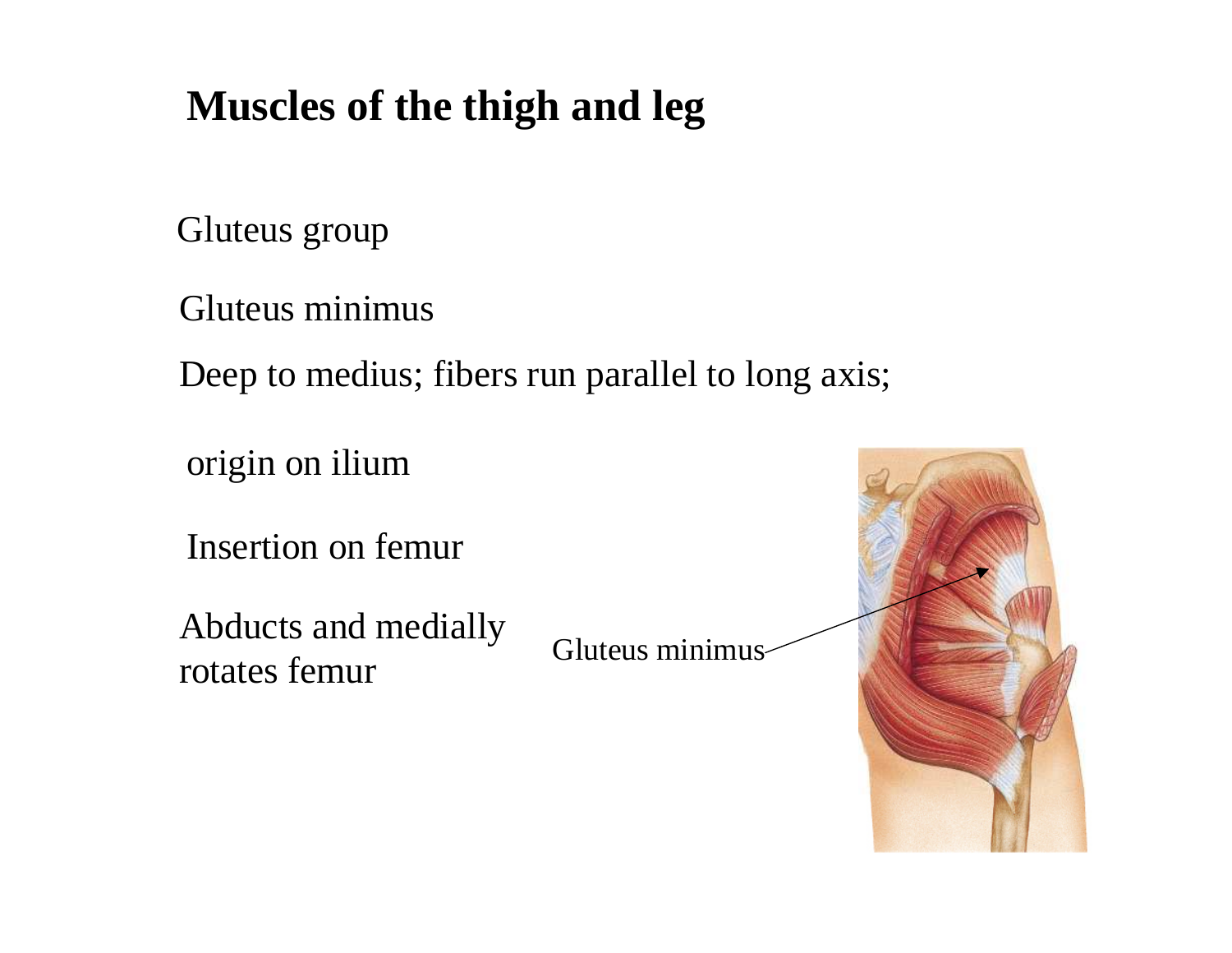Hamstrings group

Biceps femoris:

Lateral muscle of posterior thigh; two heads

Extends from the ischial tuberosity to the lateral condyle of tibia

Flexes knee and extends the thigh

Biceps femoris

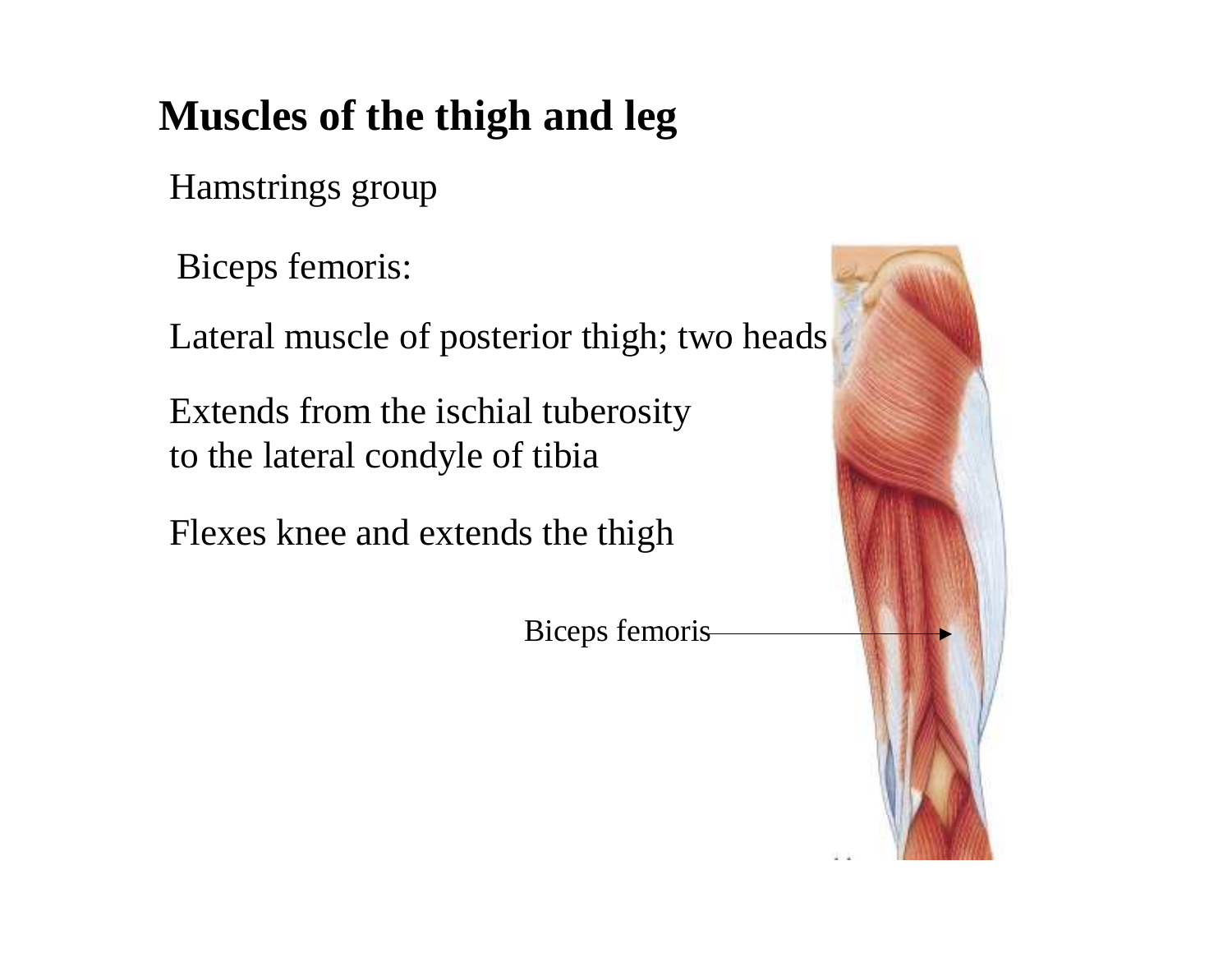Hamstrings group

Semitendinosus: medial and superficial muscle of posterior thigh

Origin on ischial tuberosity

Inserts on the medial condyle of the tibia

Flexes knee and extends the thigh

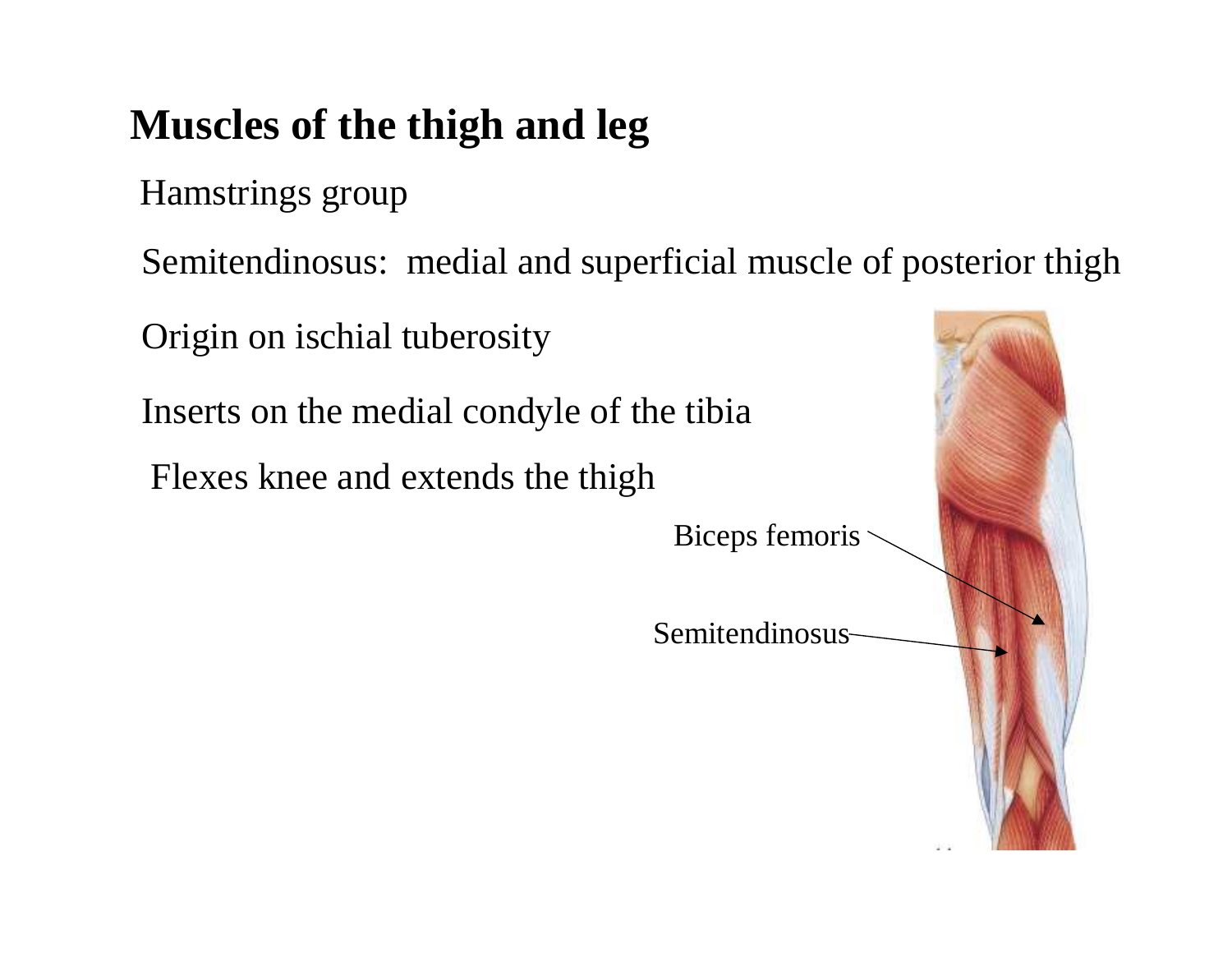Hamstrings group

Semimembranosus: medial and deep muscle of posterior thigh

Same origins/insertions as semitendinosus same action semitendinous (Flexes knee and extends the thigh)

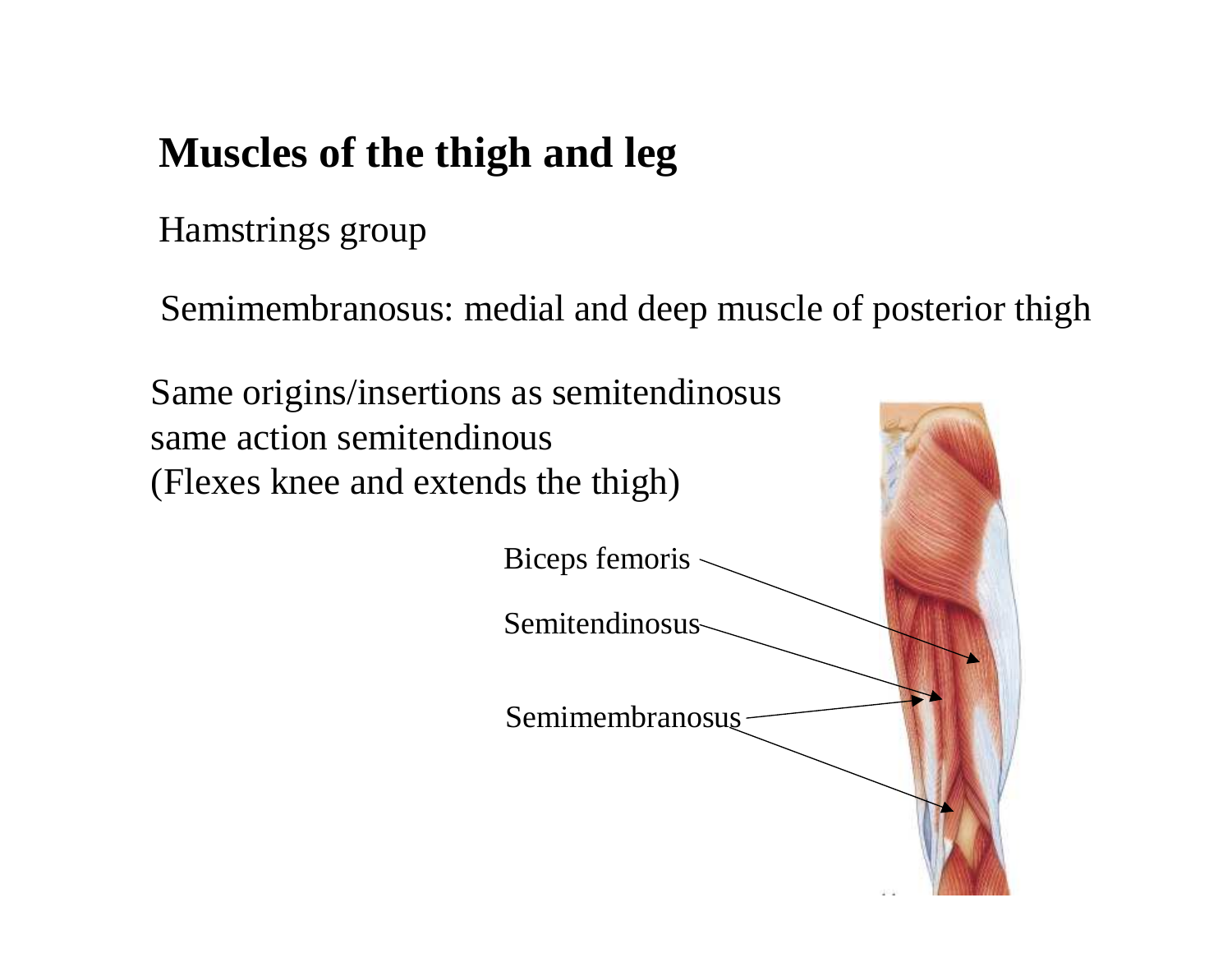Iliopsoas group

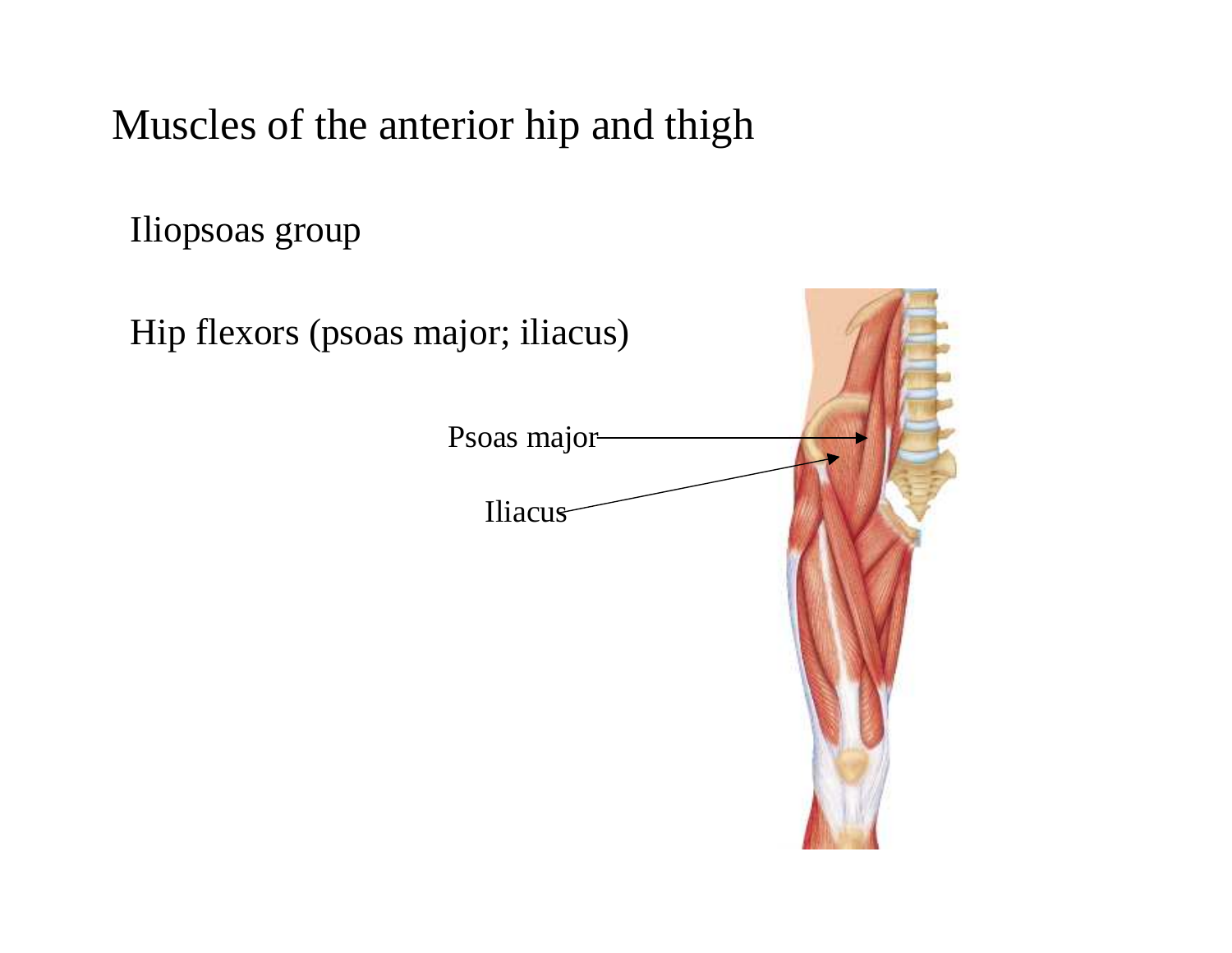Quadriceps group

Rectus femoris

Straight muscle

Extends from inferior iliac spine to tibial tuberosity

Flexes thigh and extends the leg

Rectus femoris

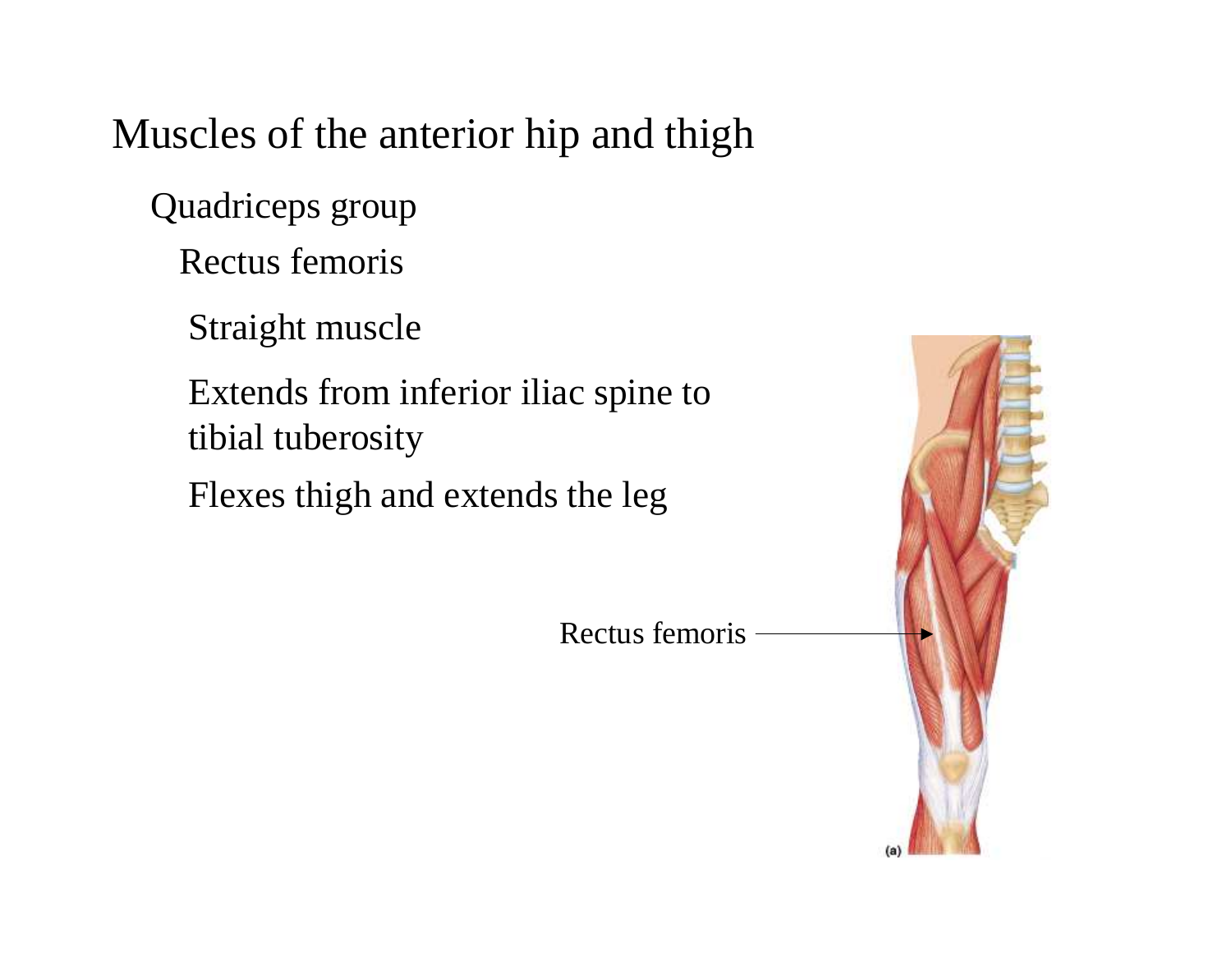Quadriceps group

Vastus lateralis

From greater trochantor to tibial tuberosity

Flexes thigh and extends the leg Rectus femoris

Vastus lateralis

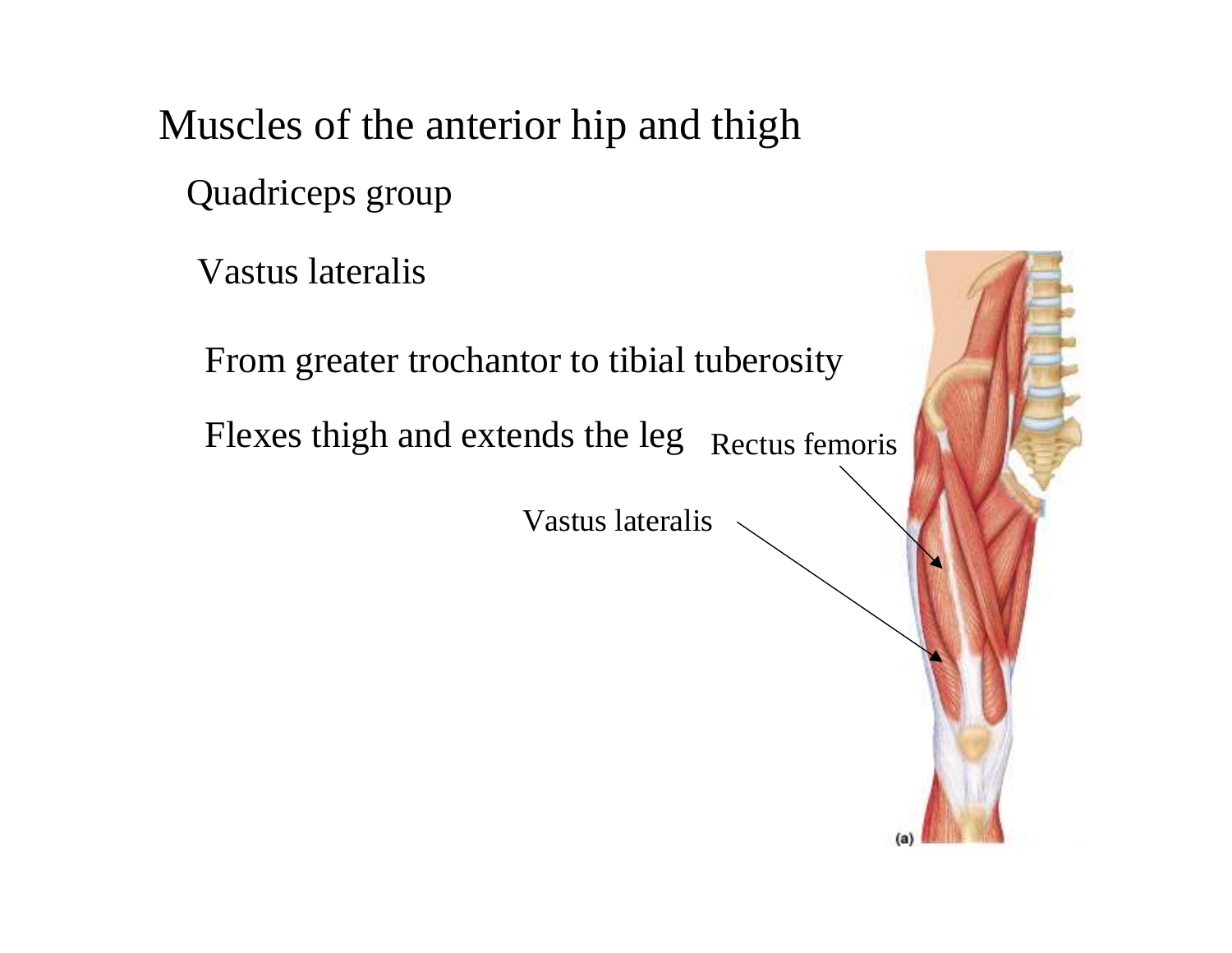Vastus medialis

Originates on femur, insert on tibia

Flexes thigh and extends the leg

Tensor fascia lata

Vastus medialis Rectus femoris Vastus lateralis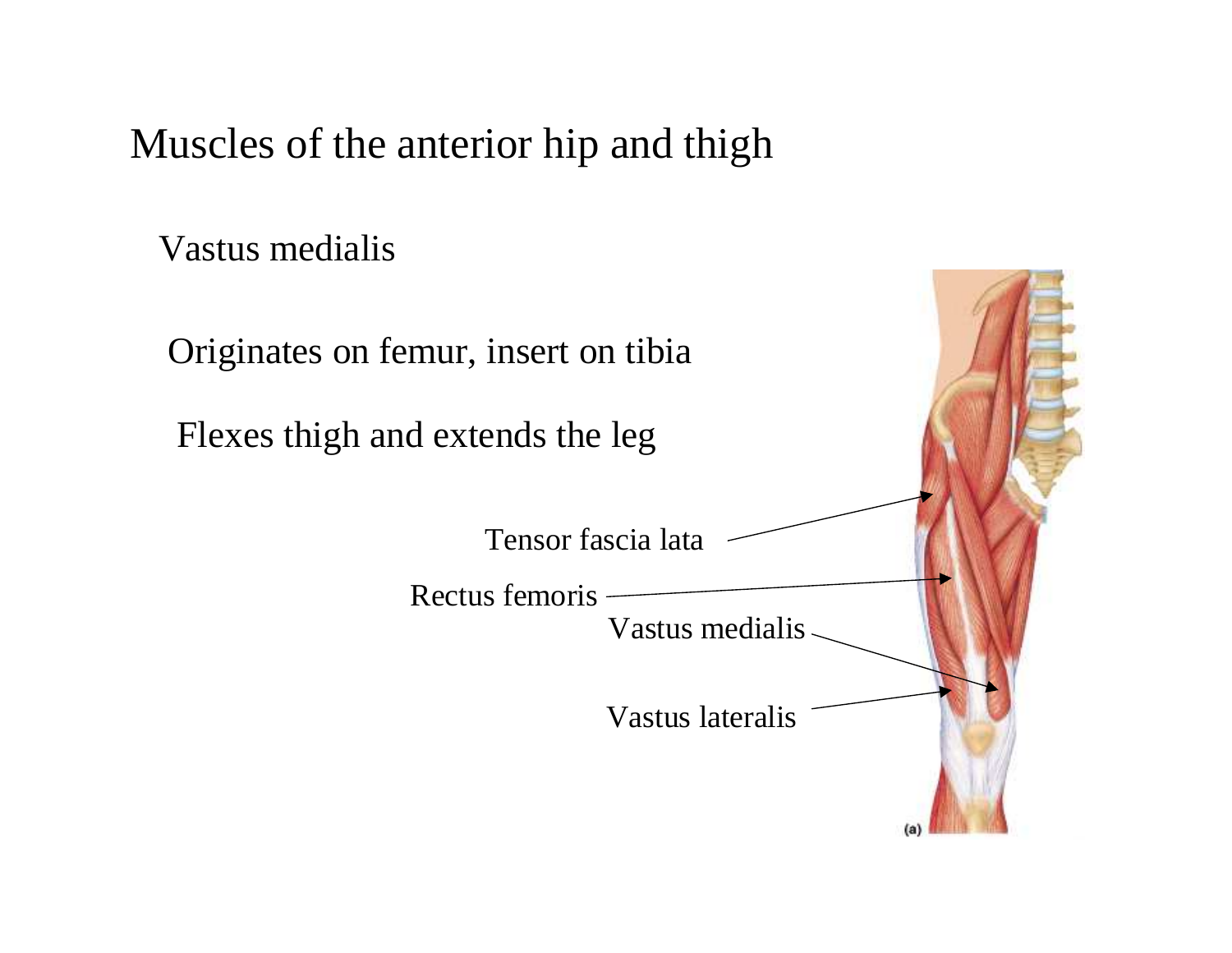Vastus intermedius

Deep to other quadriceps group muscle, can not be seen from surface

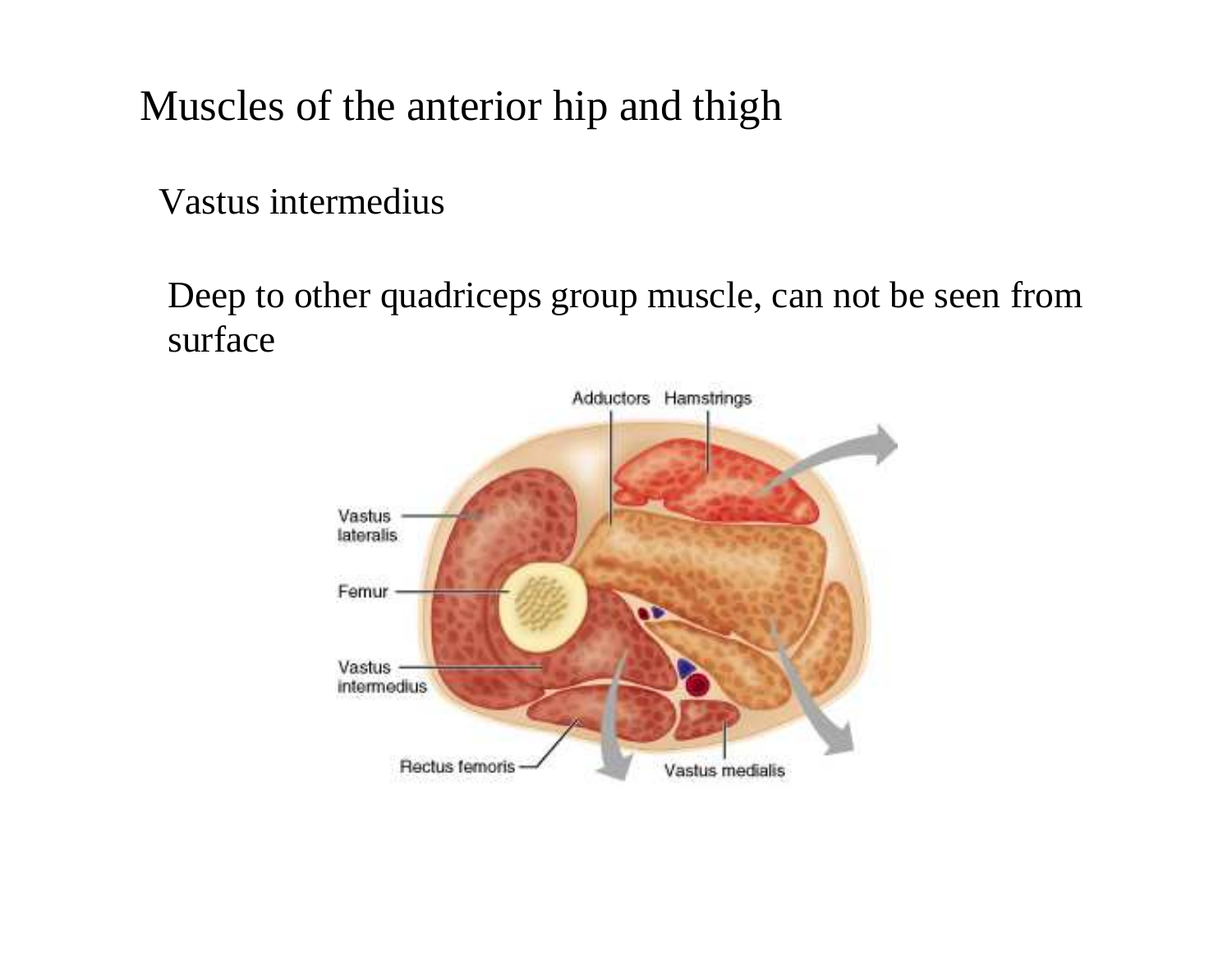Tensor fascia lata

Lateral aspec<sup>t</sup> of thigh

From iliac crest to tibia (lateral surface)

Flexes and abducts thigh (iliotibial tract)

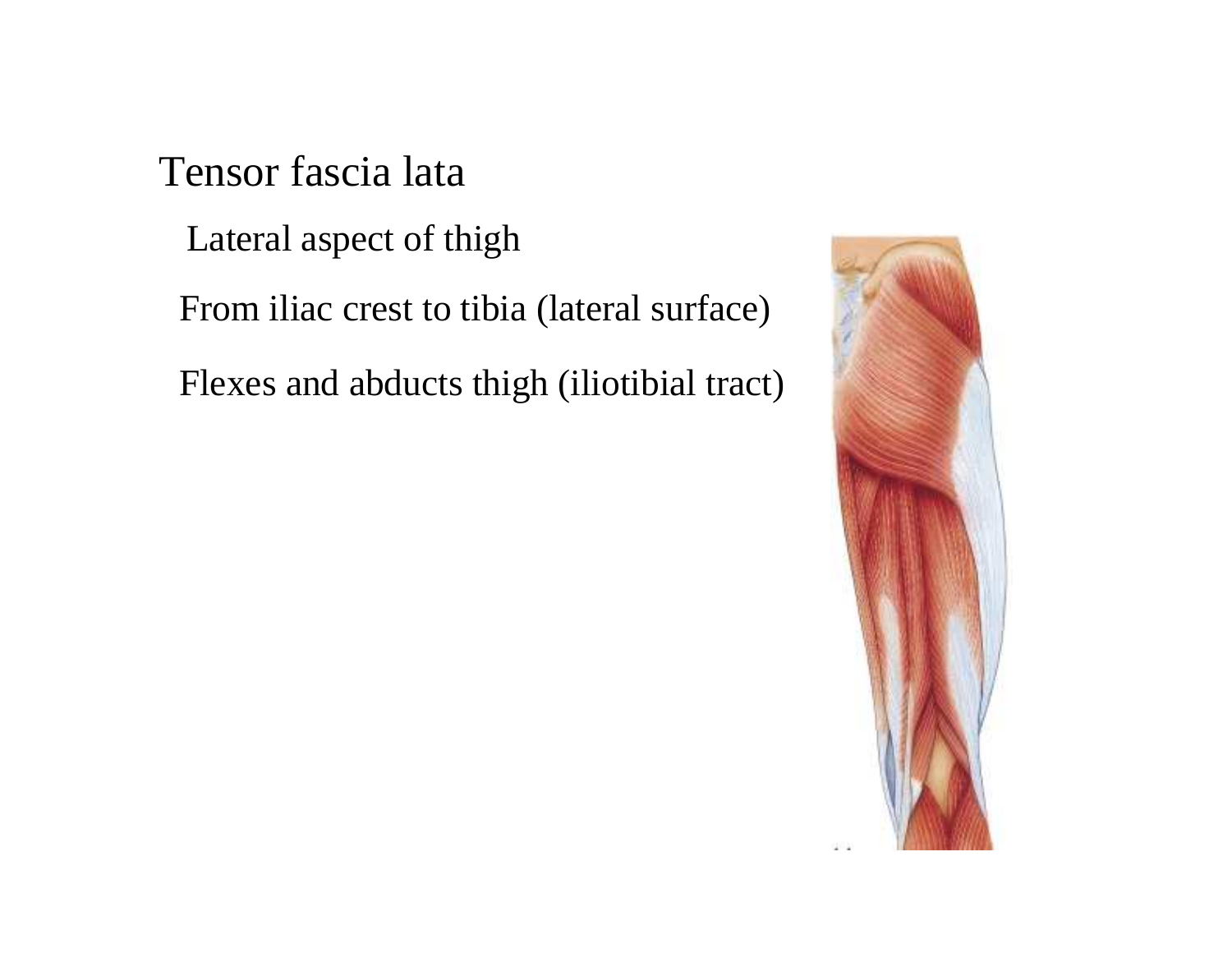Muscles that adduct the thigh

Gracilis

From pubic crest to medial condyle of tibia

Adducts thigh

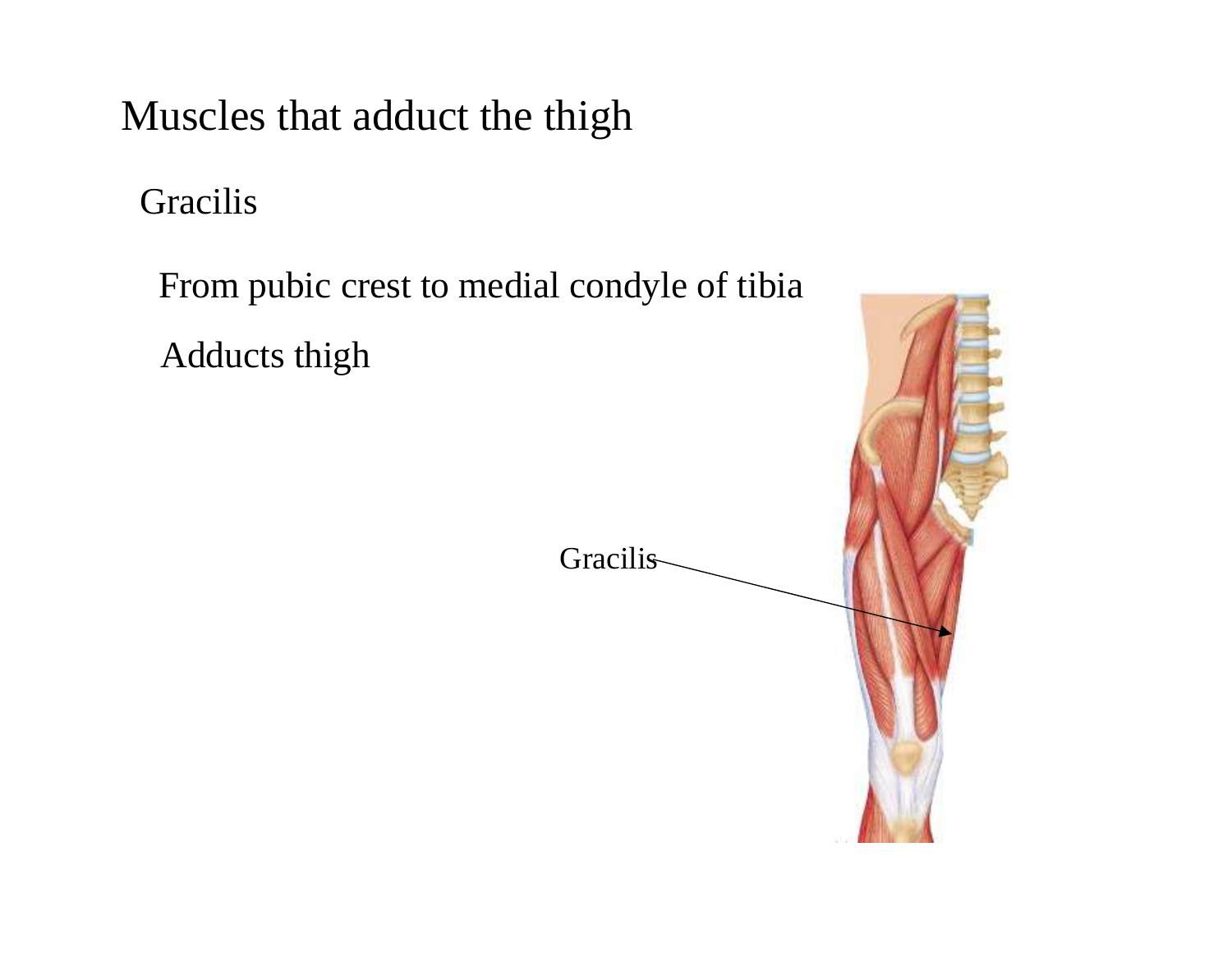Muscles that adduct the thigh

#### **Adductor magnus**

Origin from inferior ramus of pubis

Inserts on linea aspera of femur

#### **Adductor longus**

Adductor longus Adductor brevis Origin from pubis symphysis Inserts on linea aspera of femur

Adductor magnus

### **Adductor brevis**

Origin from inferior ramus of pubis

Inserts on linea aspera of femur **All adduct, and medially rotate the thigh**  $O = origin$  $=$  insertion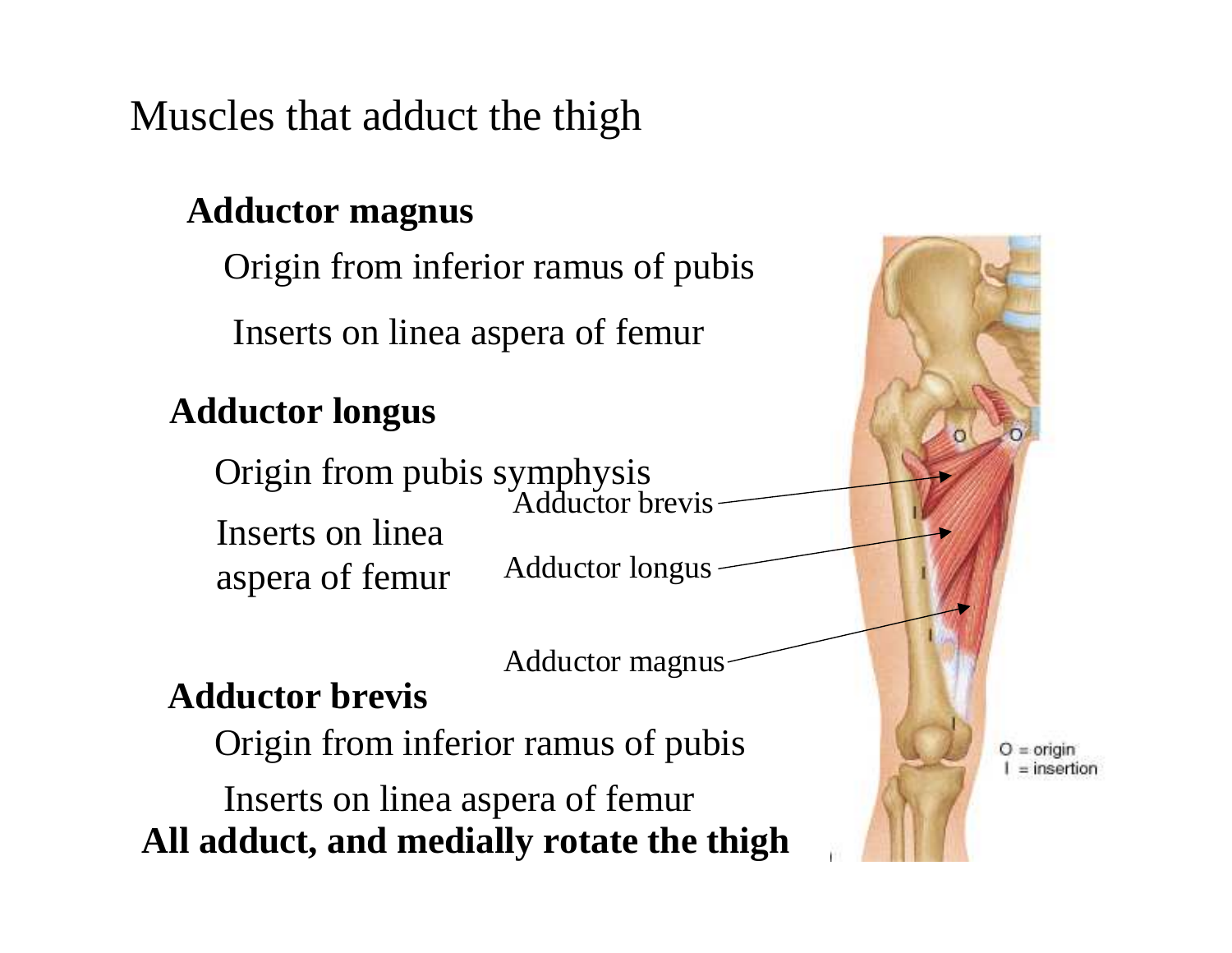#### Muscles of the thigh and their actions

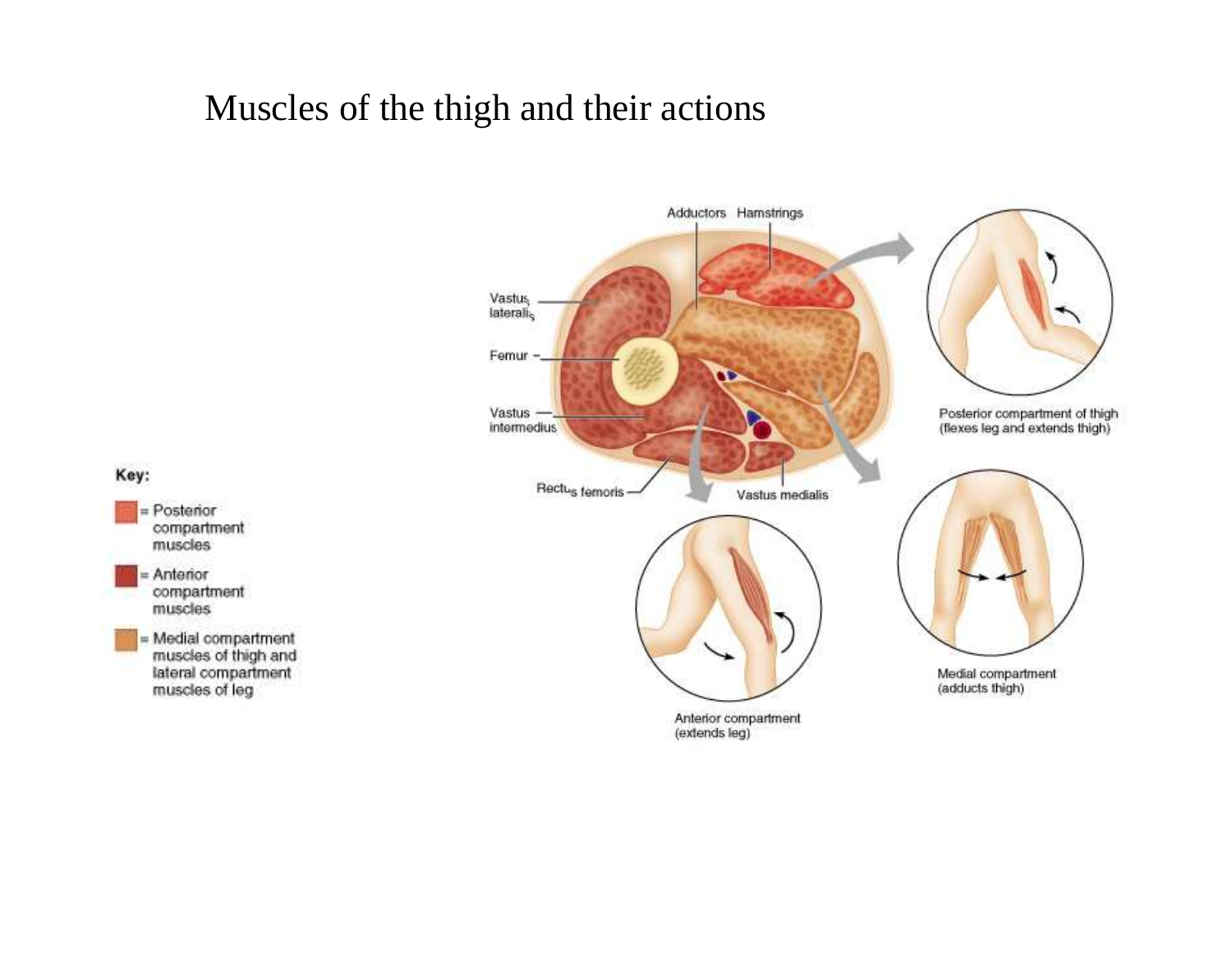### Muscles of the thigh

Sartorius

"Tailor's muscle": longest muscle in body

Extends from the ilium to the medial body of the tibia

Flexes leg, flexes thigh and laterally rotates the thigh as in crossing legs

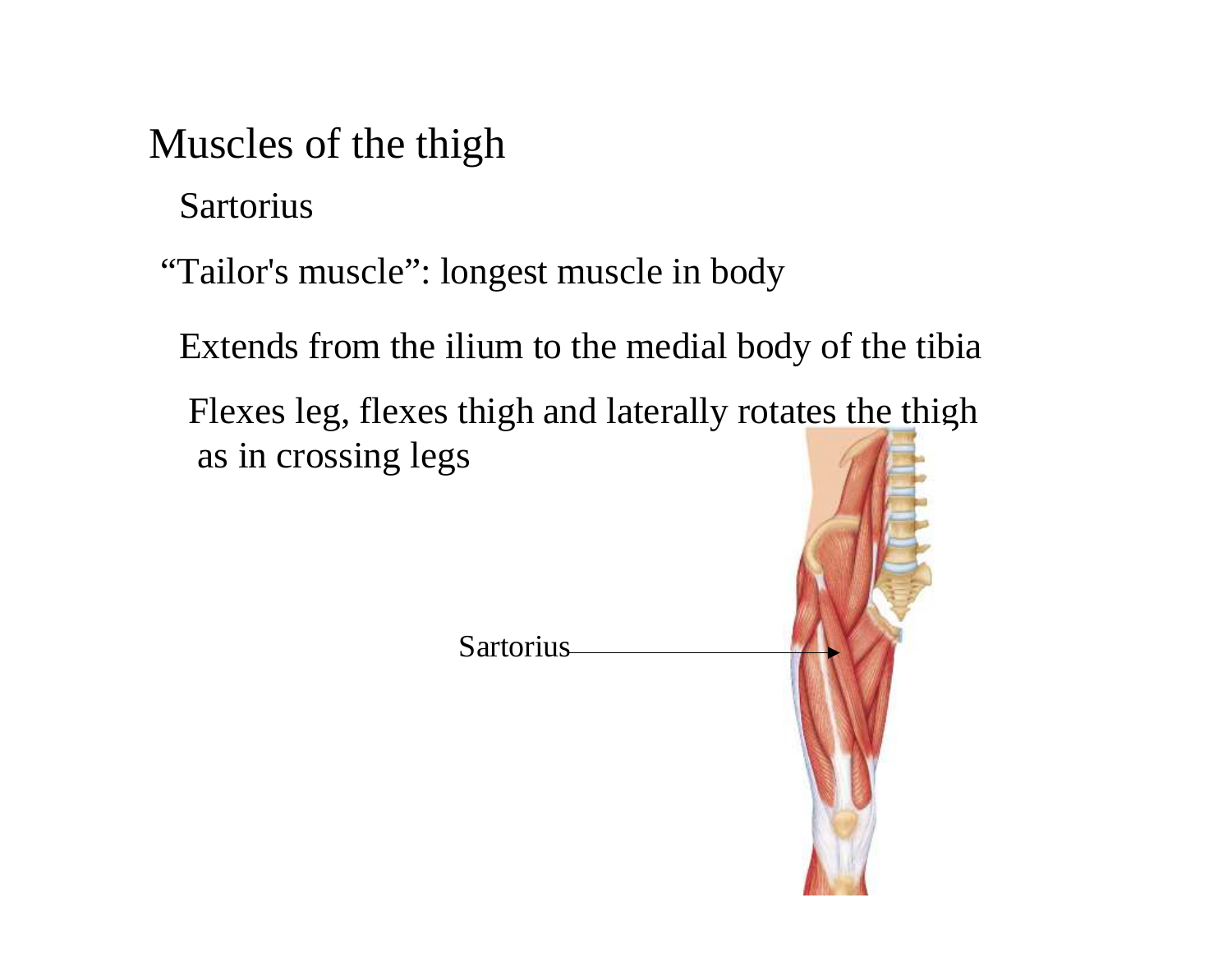Muscles of the leg

Plantar flexors

Triceps surae - posterior leg

Gastrocnemius

Medial and lateral heads originate on the femoral condyles

Insert on the calcaneus (via Achilles)

Action: Plantar flexion and flexion of leg

Gastrocnemius

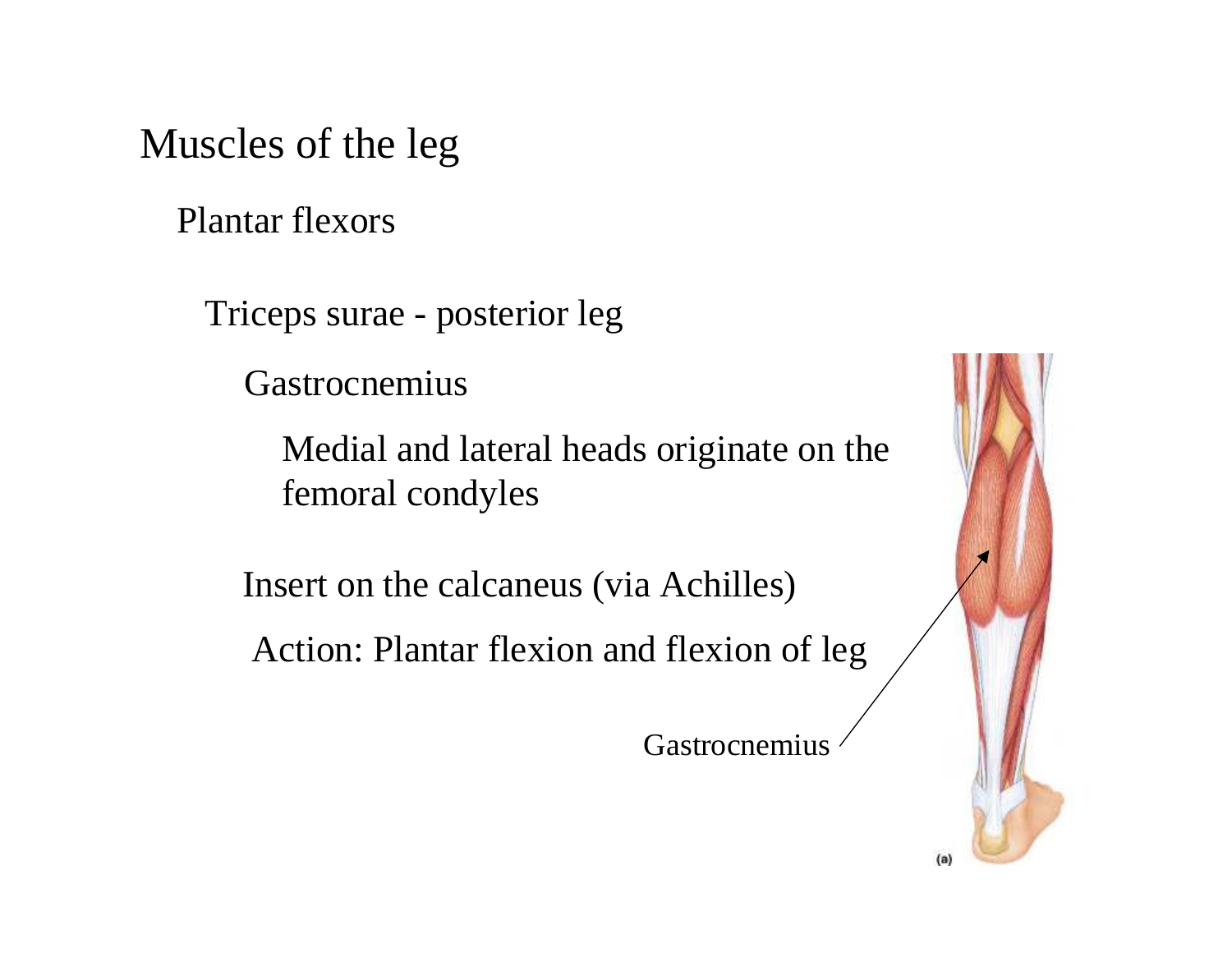### Muscles of the leg

Soleus

Flat muscle deep to the gastrocnemius

Originates on the head of the fibula and on the medial tibia

Inserts on the calcaneus

Action: Plantar flexion and flexion of leg

Soleus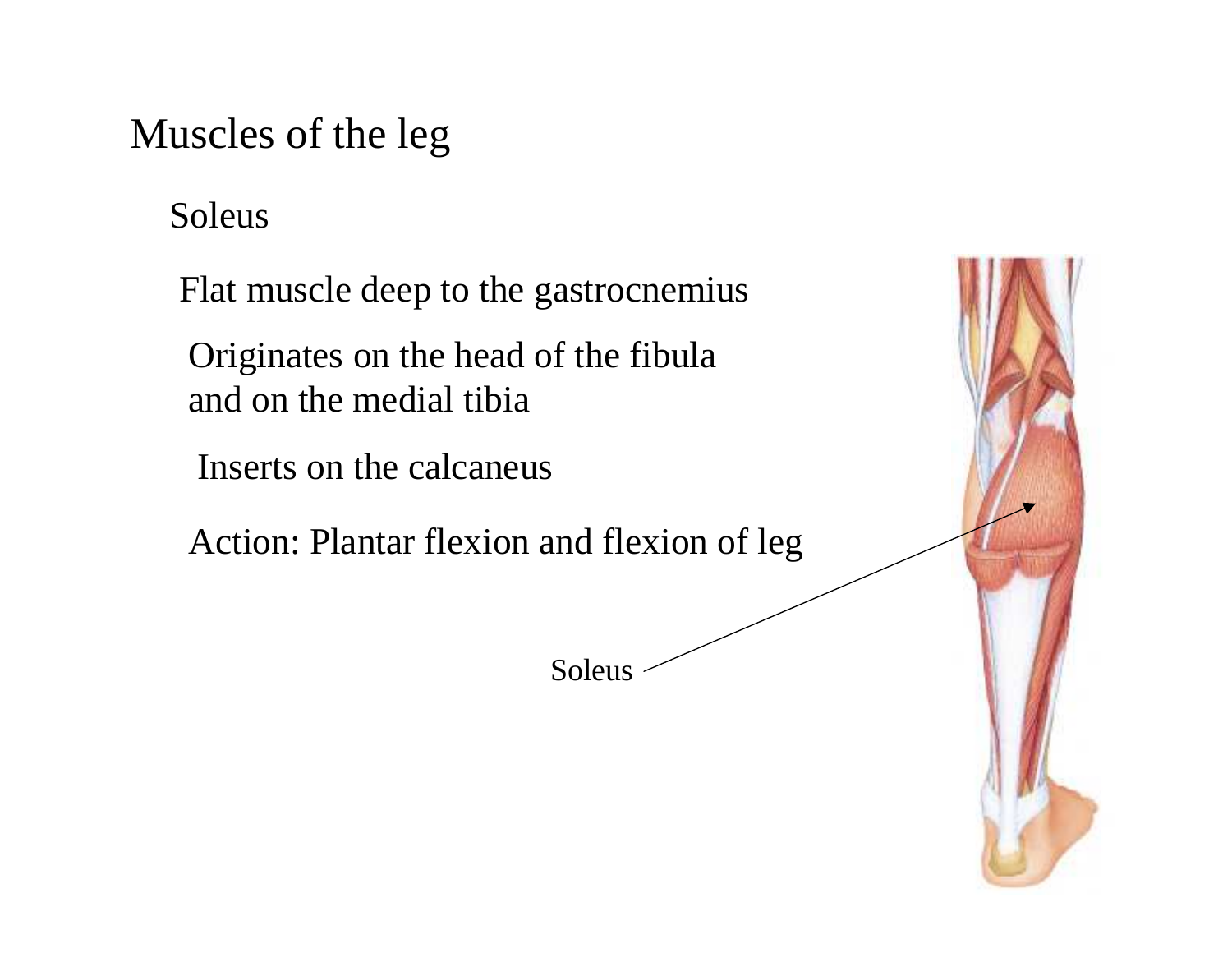

Copyright @ 2001 Benjamin Cummings, an imprint of Addison Wesley Longman, Inc.